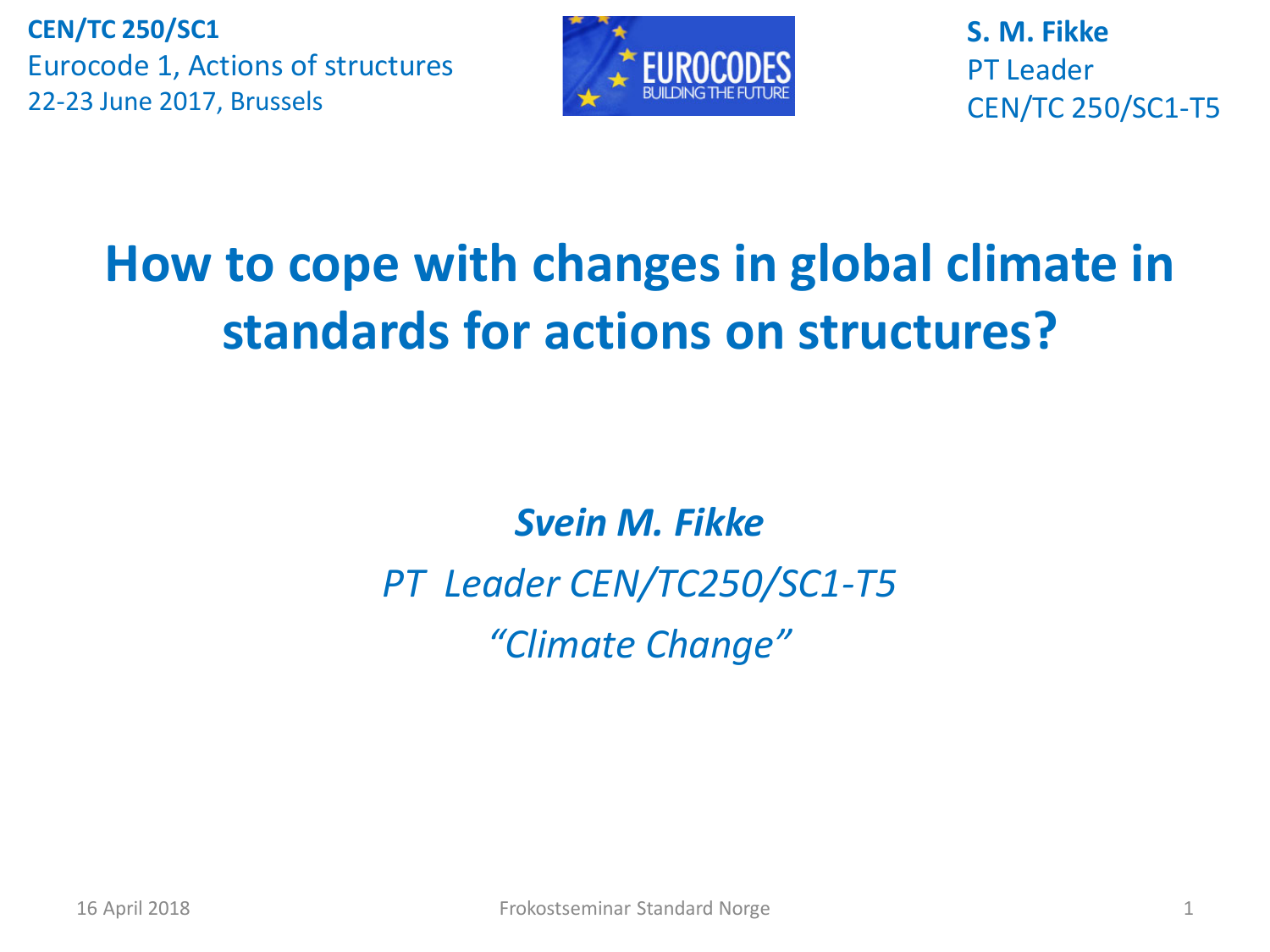

**S. M. Fikke** PT Leader CEN/TC 250/SC1-T5

### **CEN TC 250/SC1 – PT on SC1.T5 under M515**

| <b>Members:</b>            |                                                |                       |
|----------------------------|------------------------------------------------|-----------------------|
| Svein M. Fikke, PT Leader  | <b>Meteorological Consultant</b>               | <b>Norway</b>         |
| Jana Markova               | Klockner Inst. CTU                             | <b>Czech Republic</b> |
| Rüdiger Höffer             | Ruhr-Universität Bochum                        | Germany               |
| <b>Bodo Wichura</b>        | <b>German Meteorological</b><br><b>Service</b> | Germany               |
| Nikolaos Malakatas         | <b>SC1 Chairman</b>                            |                       |
| Silvia Dimova (associated) | JRC, Ispra                                     | <b>Italy</b>          |
| 16 April 2018              | Frokostseminar Standard Norge                  | 2                     |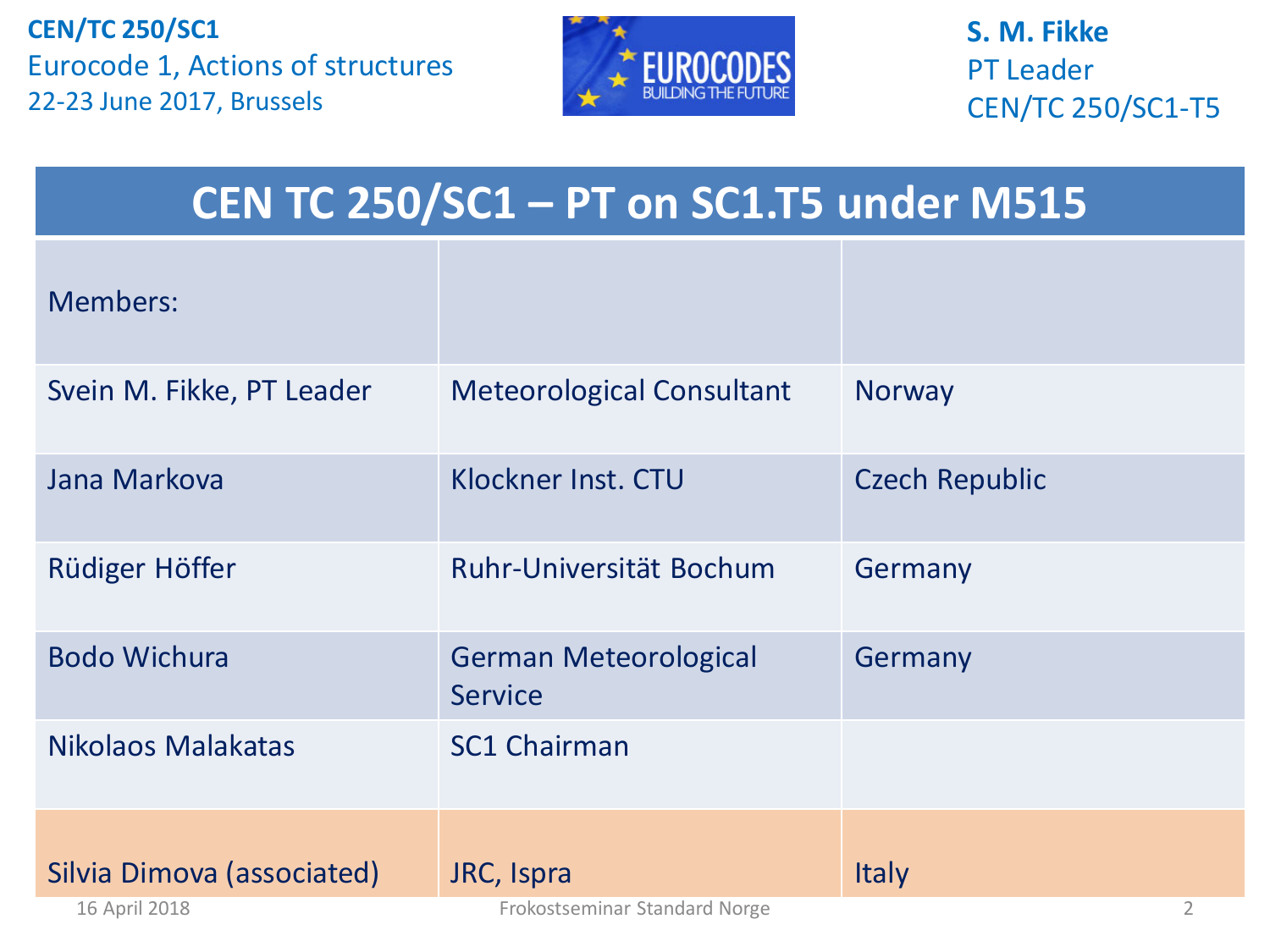

**S. M. Fikke** PT Leader CEN/TC 250/SC1-T5

# **Our aim** *(from contract)*

*Developing a technical report analysing and providing guidance for potential amendments for Eurocodes with regard to structural design addressing relevant impacts of future climate change (general and material specific)*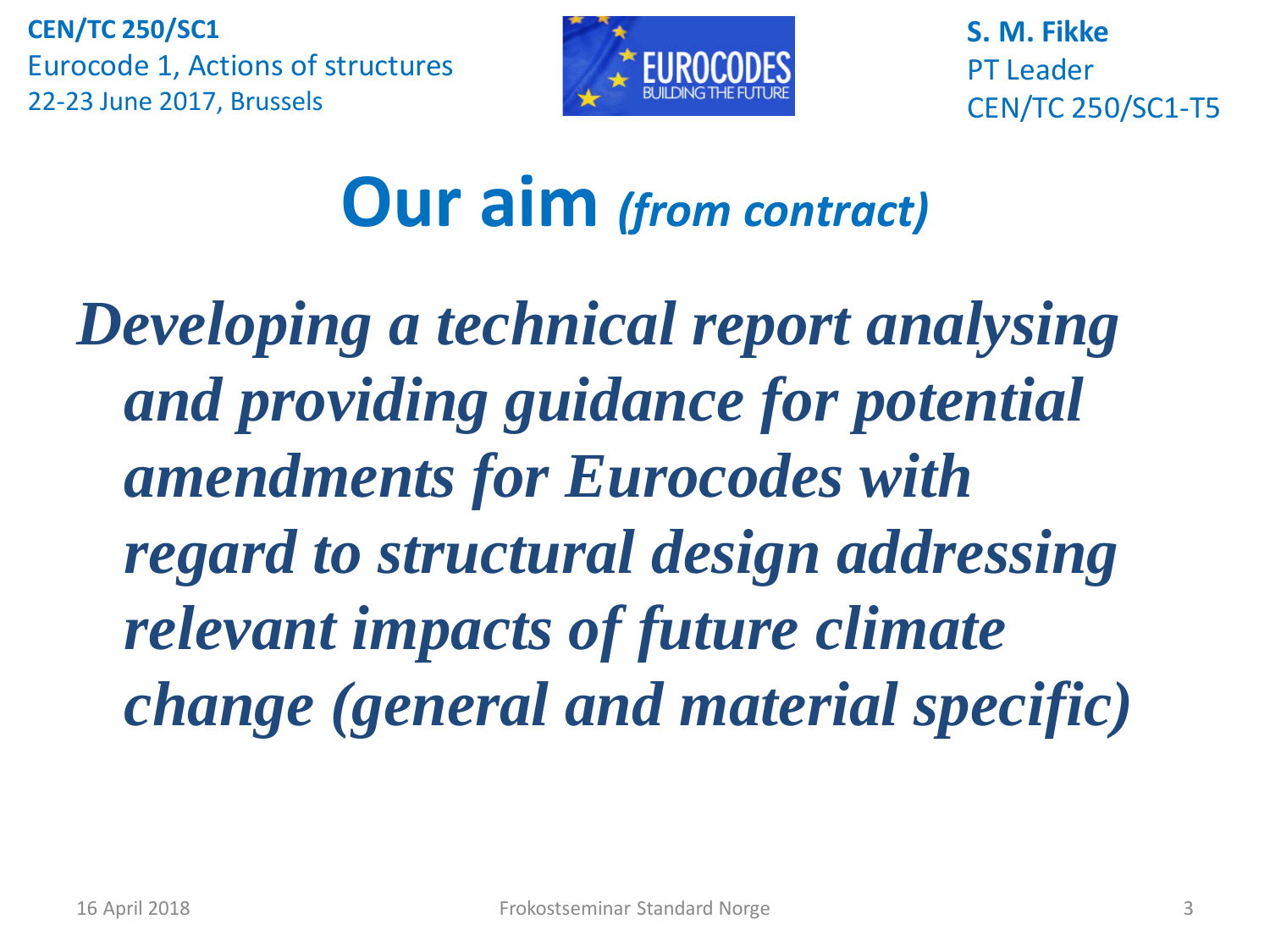

**S. M. Fikke** PT Leader CEN/TC 250/SC1-T5

# **Current status of climate science (1)**

*First IPCC report published in 1990 Fifth IPCC report published in 2014 Extensive research on-going world-wide*

Substantial advancements within

- o The Physical Science Basis (WG I)
- o Impacts, Adaptation and Vulnerability (WG II)
- o Mitigation of Climate Change (WG III)
- o Special reports on
	- Renewable energy
	- Managing Risks of Extreme Events (SREX)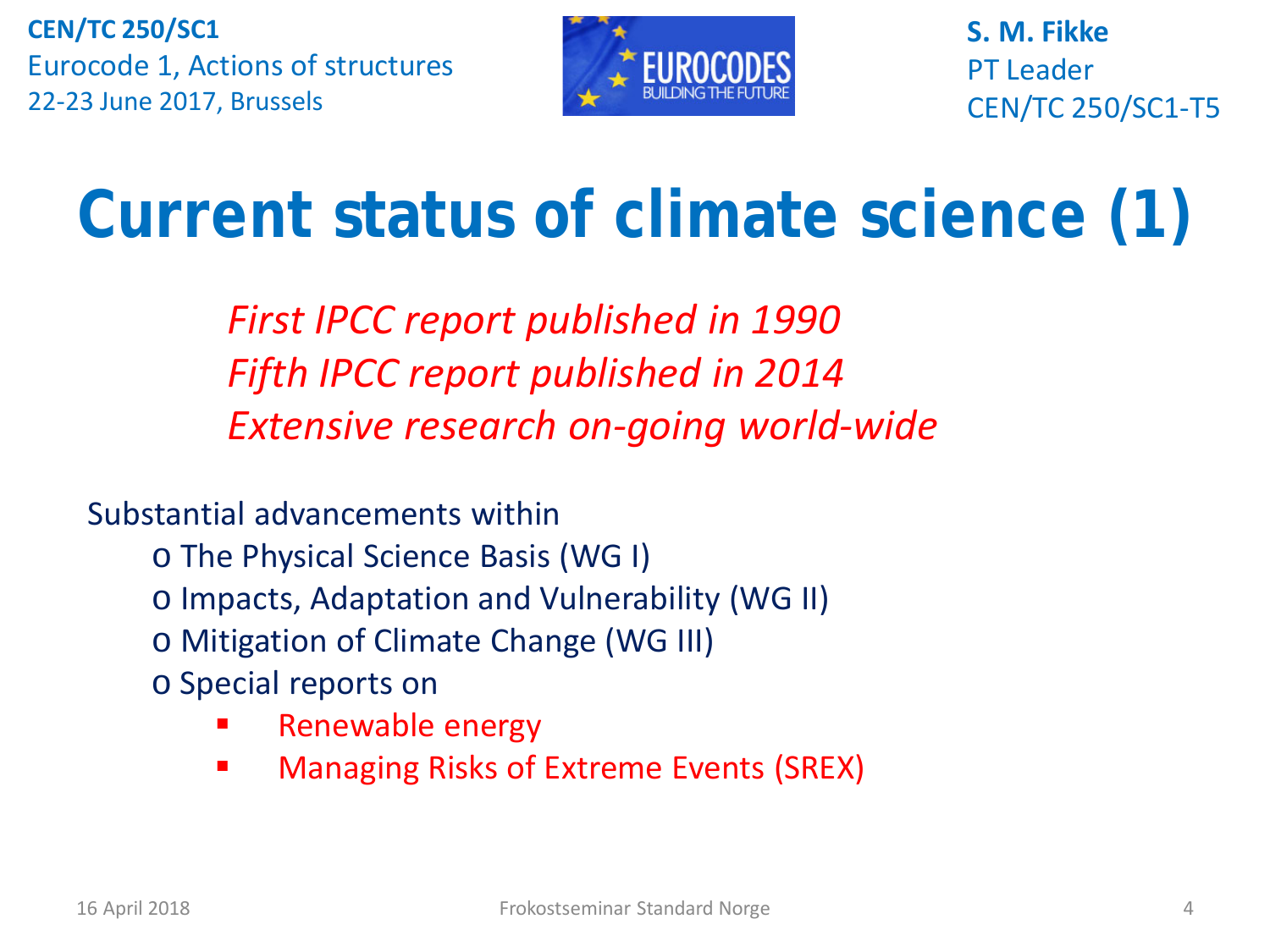

**S. M. Fikke** PT Leader CEN/TC 250/SC1-T5

# **Current status of climate science (2)**

Most derivative reports cover various socio-economic consequences (ex.: CEN-CENELEC Guide 32):

- oHeat waves
- oFloodings
- oDry spells
- oAvalanches
- oSea level rise
- oLand use
- oTransportation
- oEnergy production
- oFood supply
- oDrinking water
- oMigration of people
- oEtc., etc.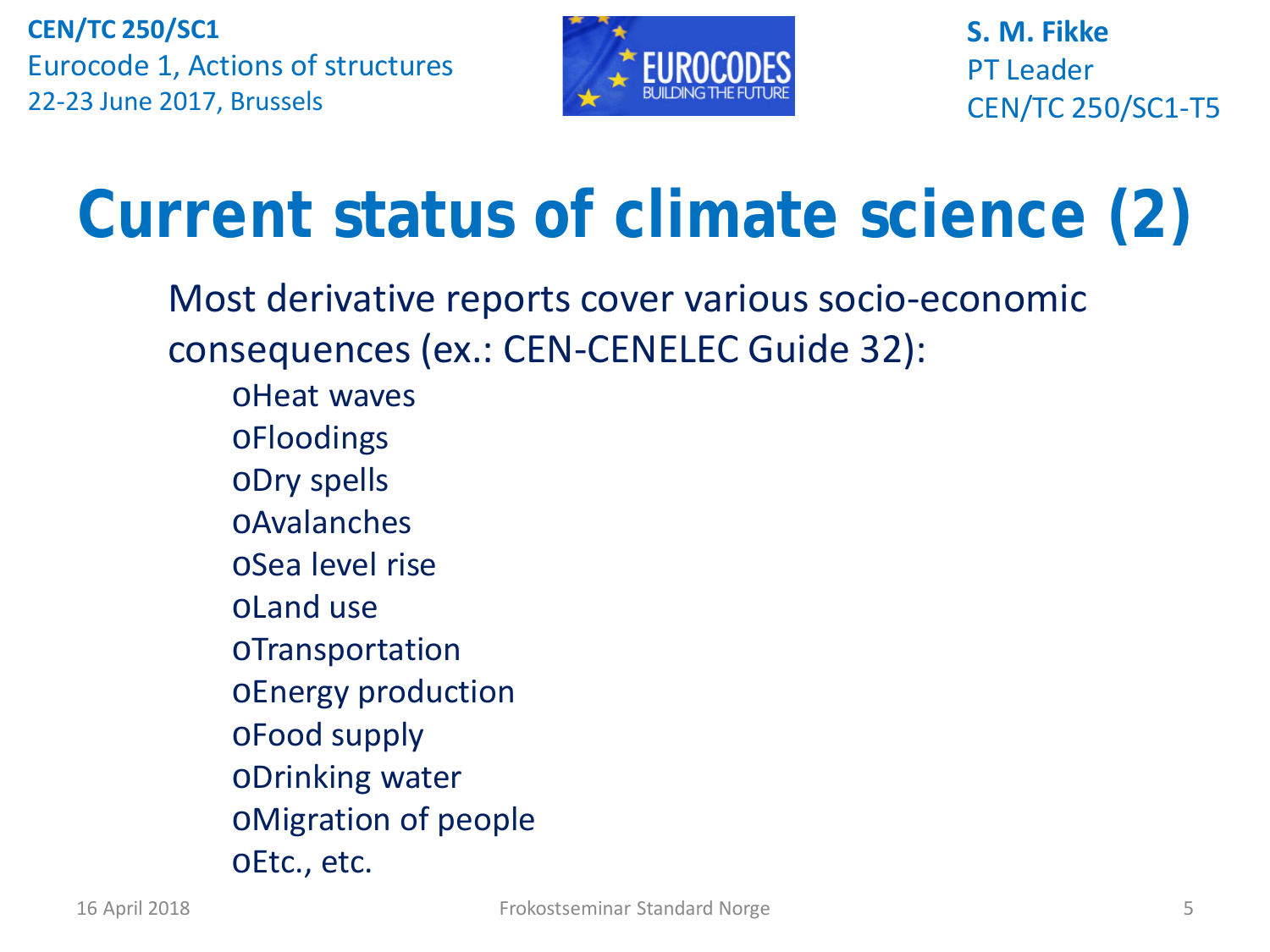

**S. M. Fikke** PT Leader CEN/TC 250/SC1-T5

# **Current status of climate science (3)**

Emerging studies on

*Attribution of Extreme Weather Events in the Contect of Climate Change* (NAS, 2016)

Starting research on

*Quantification of extreme values*

("Ensemble" studies including several climate models and emission scenarioes)

But no results yet available for our report!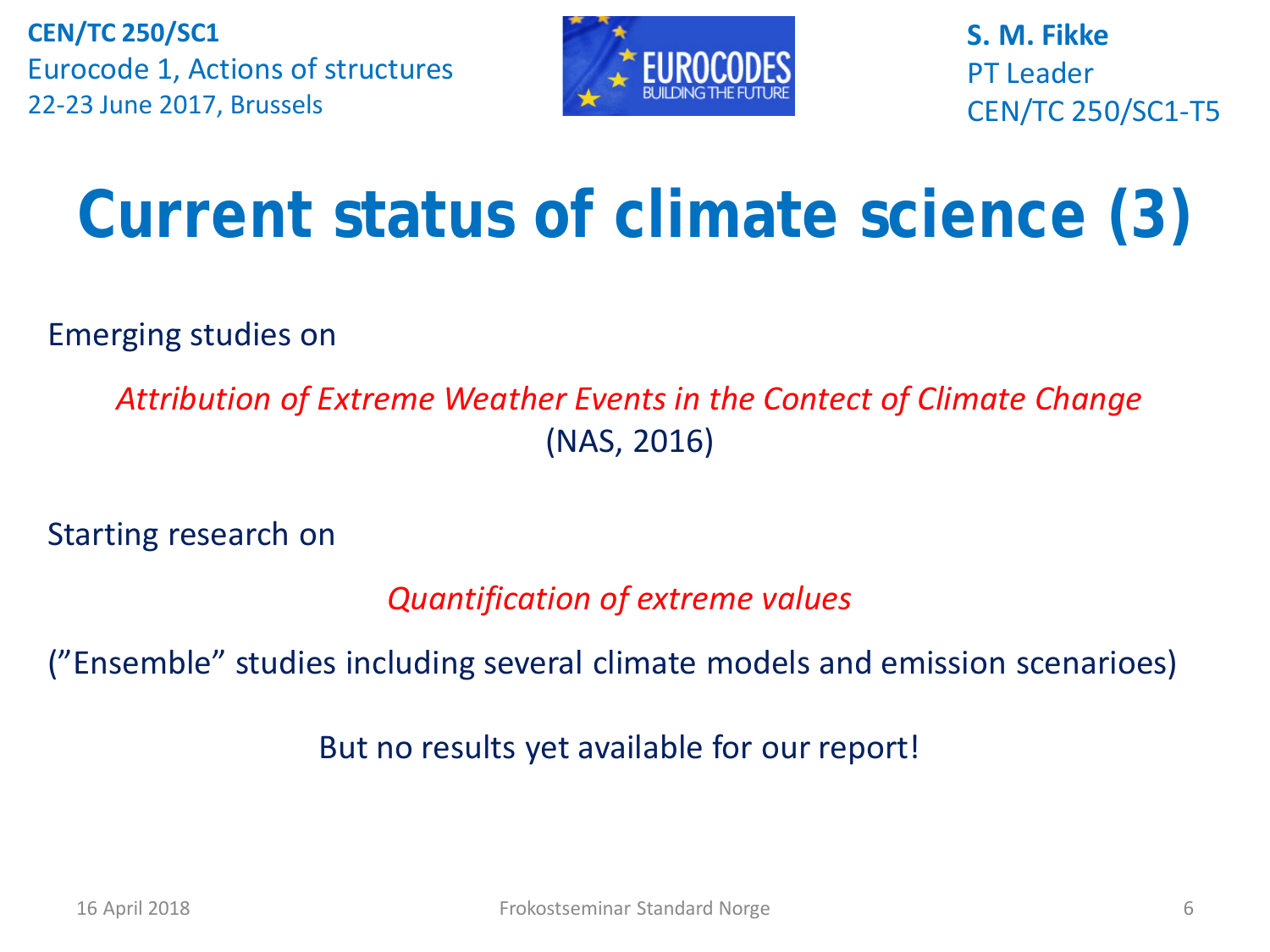

**S. M. Fikke** PT Leader CEN/TC 250/SC1-T5

# **An evolving statistical population Annual precipitation for Norway**



Figur 3.2.12 Utvikling av årsnedbør for fastlands-Norge 1900–2014. Figuren viser avvik fra 1971-2000 middelverdien i prosent av denne verdien.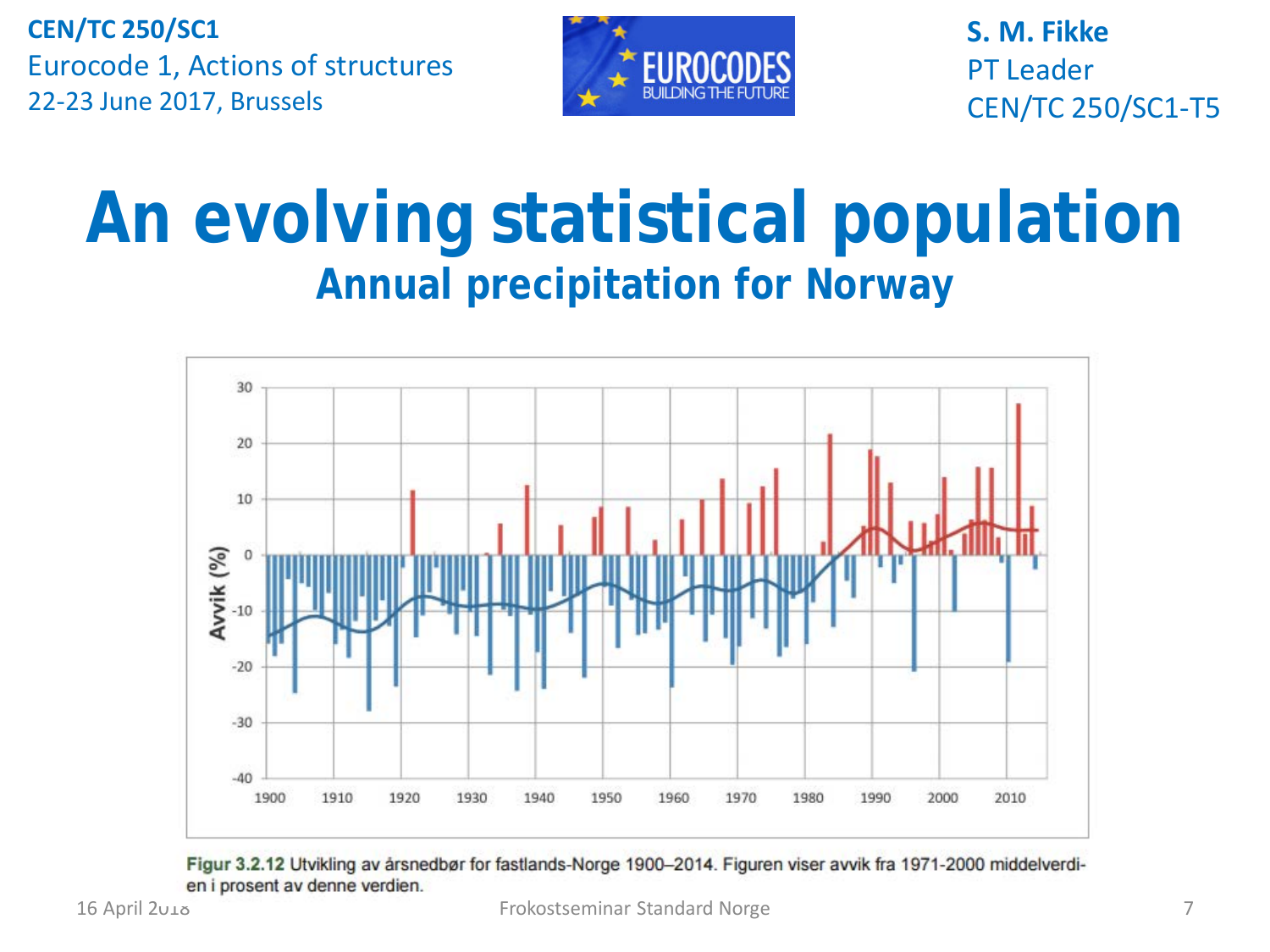

### **S. M. Fikke** PT Leader CEN/TC 250/SC1-T5



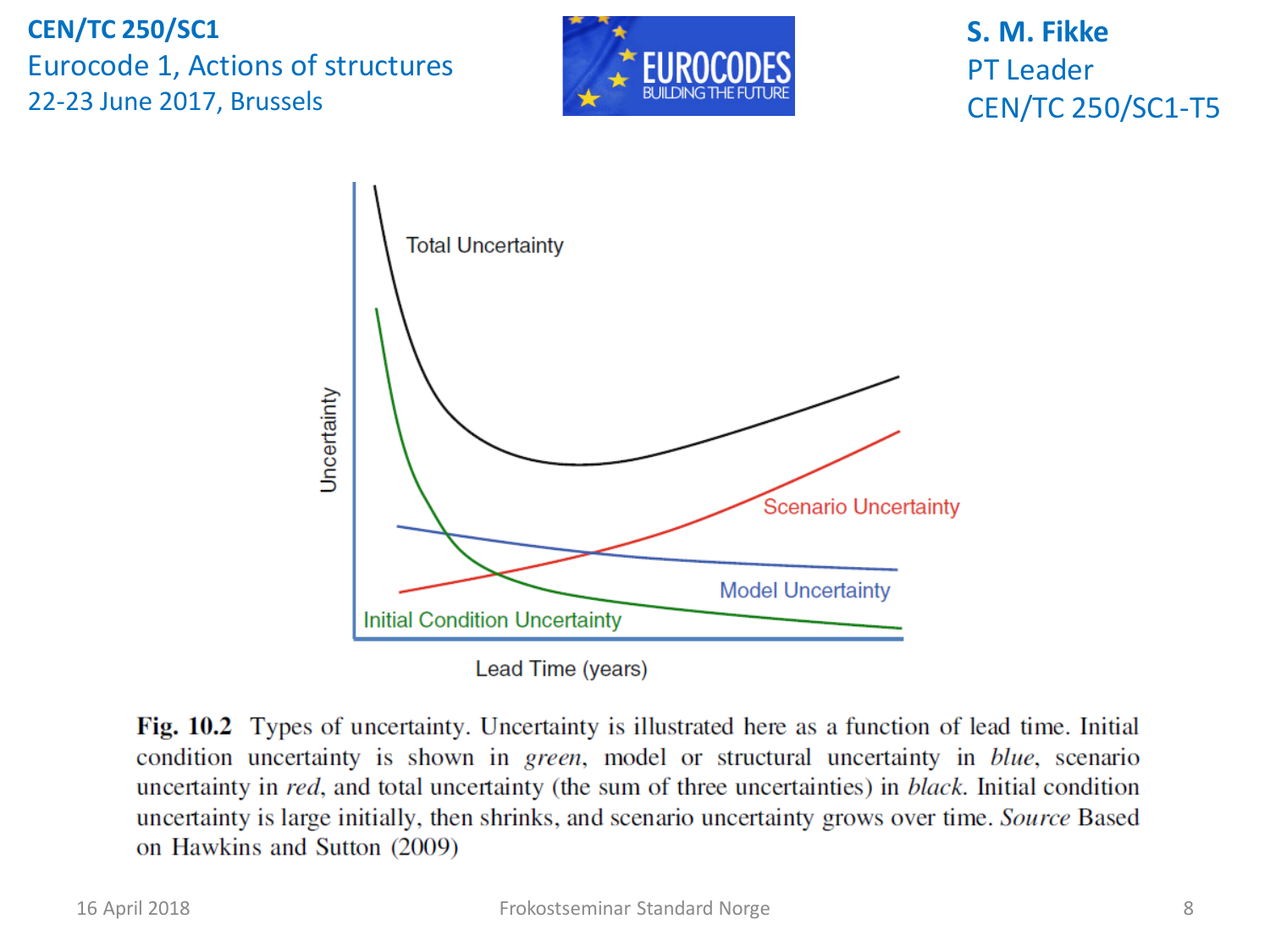

**S. M. Fikke** PT Leader CEN/TC 250/SC1-T5



Understanding of the effect of climate change on event type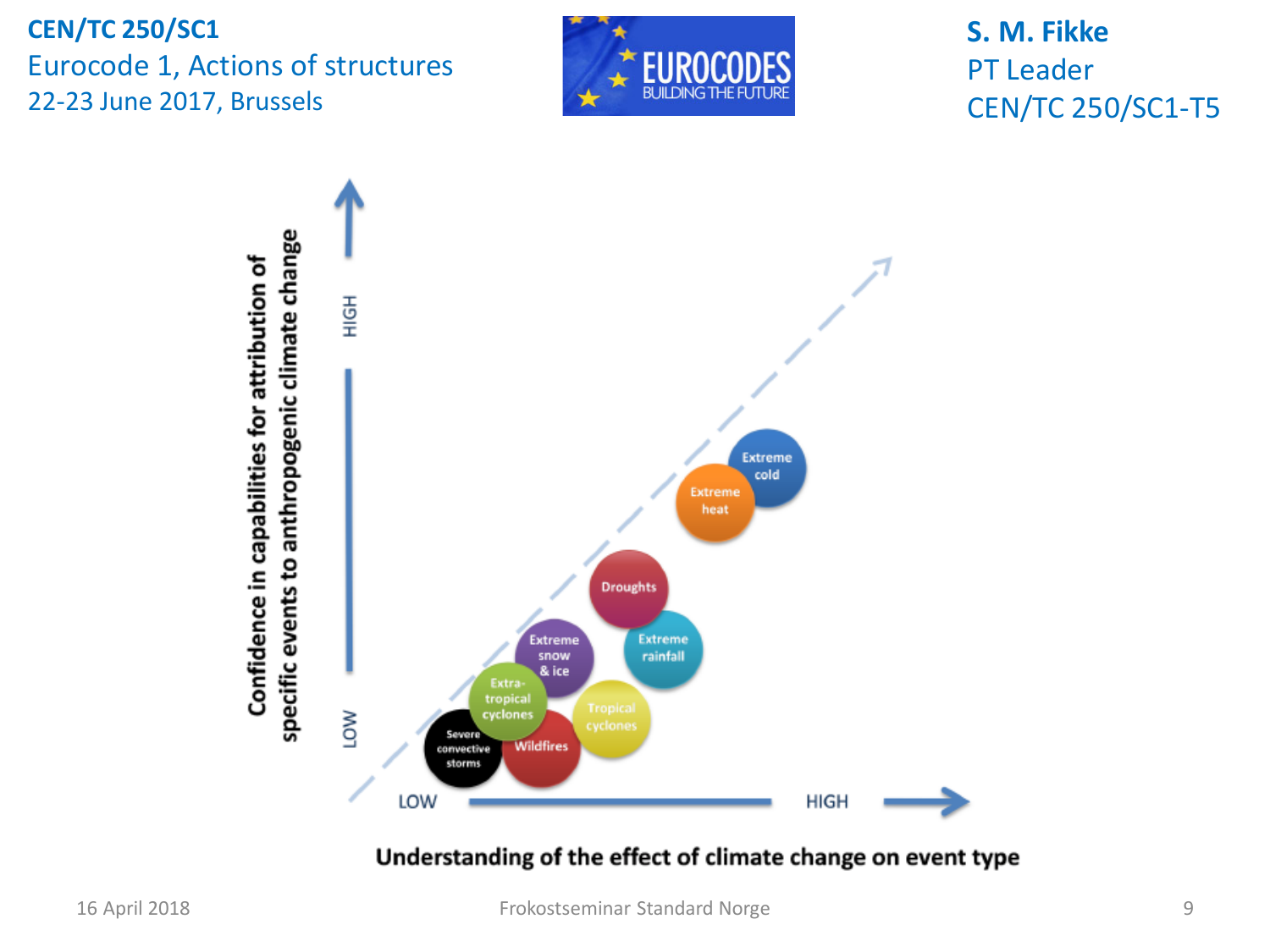

**S. M. Fikke** PT Leader CEN/TC 250/SC1-T5

# **Main uncertainties**

- 1. The current uncertainties in extreme values based on **climate projections** are too high for practical applications
- 2. The uncertainties in **conventional extreme value calculations** are increasing due to possible changes in parent distributions

# **2 is less important than 1 for the next decade(s)**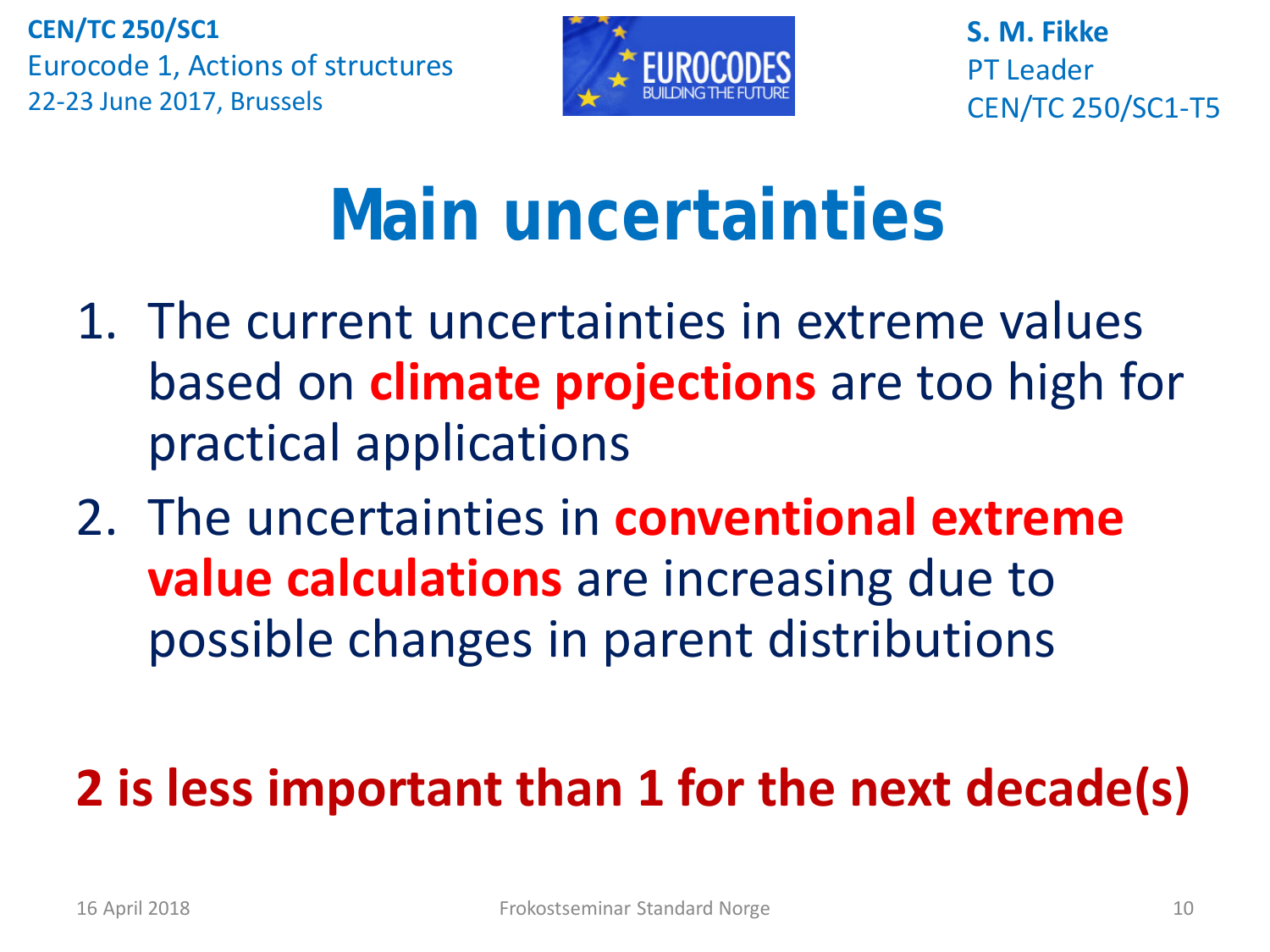

**S. M. Fikke** PT Leader CEN/TC 250/SC1-T5

# **Preliminary conclusions**

- Revisions of weather parameters (design values) should be re-examined at regular intervals (maximum 10 years)
	- **so far!** according to conventional methods (extreme value analyses), despite the increasing deviations from stationary conditions in parent distributions
- Bridges and other structures influenced by stresses from large temperature amplitudes should be designed for higher amplitudes
- Inspections and maintenance schemes should be emphasized for structures approaching their expected life time.
- Safety factors should be reconsidered with respect to the above mentioned uncertainties in the design values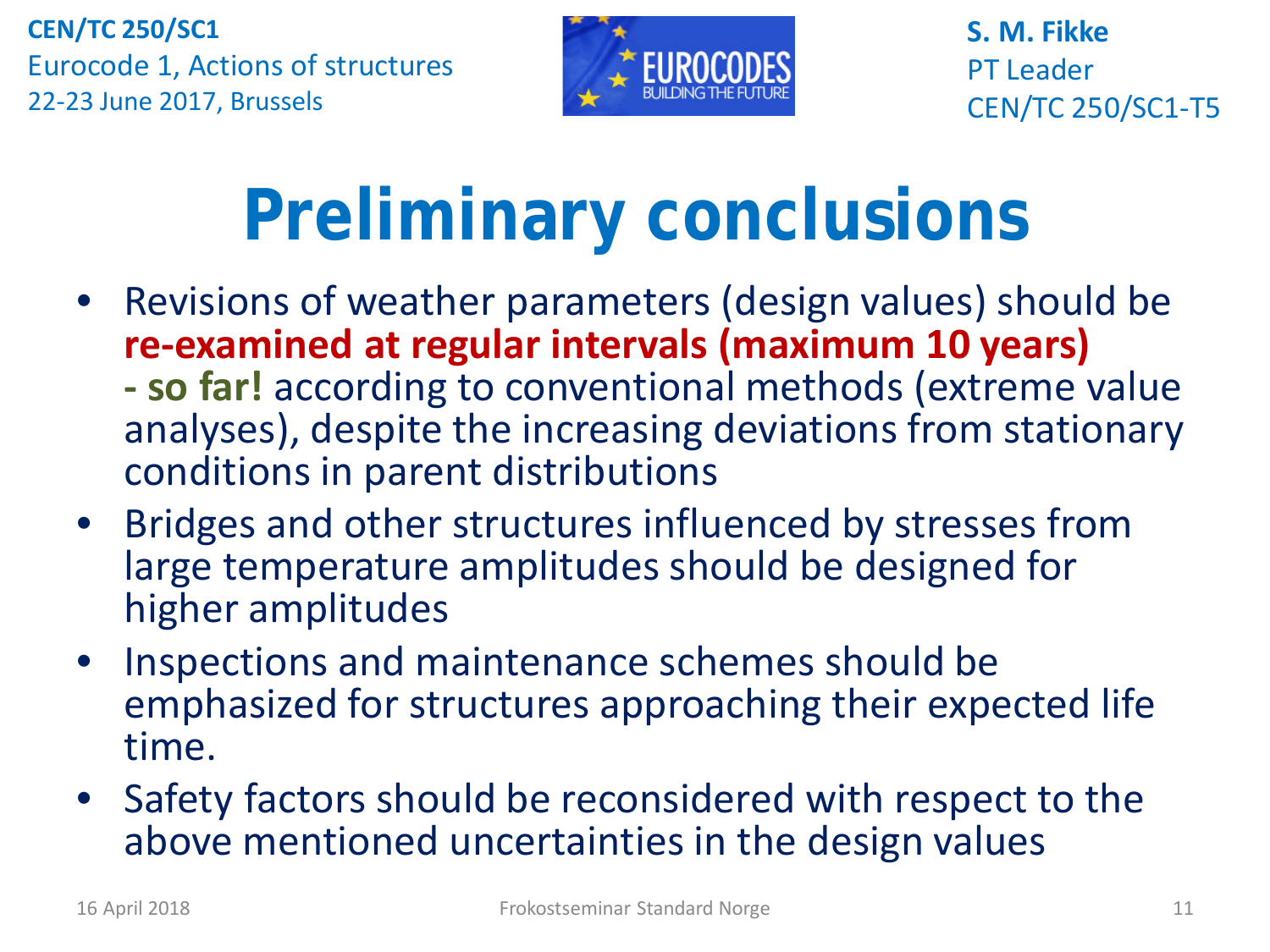

### **S. M. Fikke** PT Leader CEN/TC 250/SC1-T5

### **US Institute of Civil Engineers**

#### **Forensic Engineering**

**Briefing: Future climate projections allow** engineering planning Abraham, Cheng and Mann

ice | proceedings

Proceedings of the Institution of Gvil Engineers

http://dx.doi.org/10.1680/foen.17.00002 Paper 1700002 Received 09/02/2017 Accepted 06/04/2017 Keywords: buildings, structures & design/safety & hazards/weather

ICE Publishing: All rights reserved





### **Briefing: Future climate projections allow** engineering planning

#### John Abraham PhD

School of Engineering, University of St. Thomas, St. Paul, MN, USA (corresponding author: jpabraham@stthomas.edu)

#### Lijing Cheng PhD

International Center for Climate and Environmental Sciences, Institute for Atmospheric Physics, Chinese Academy of Sciences, Beijing, China

#### Michael E. Mann PhD

Department of Meteorology and Atmospheric Science, Pennsylvania State University, State College, PA, USA

### **VERY general statements!**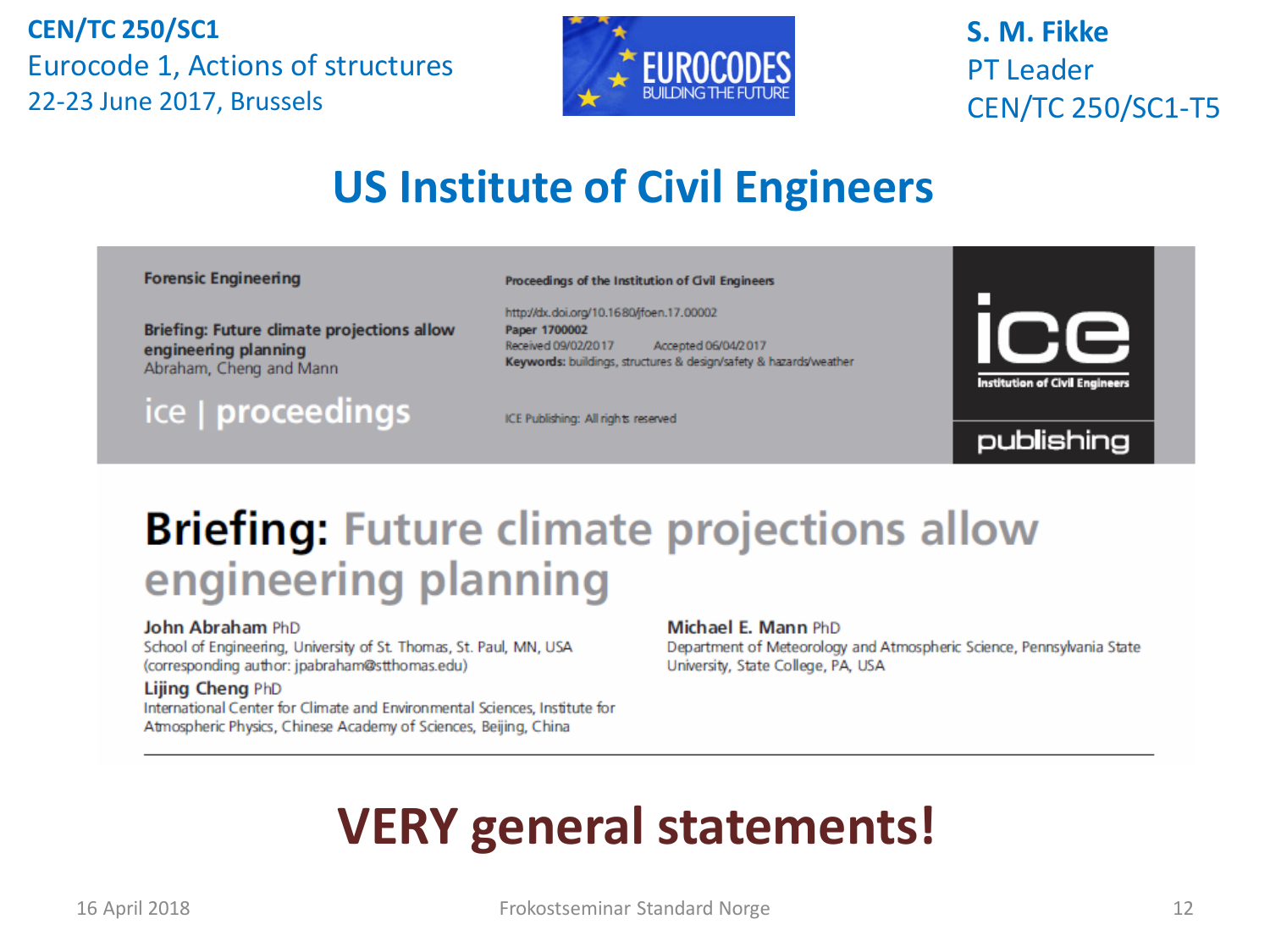

**S. M. Fikke** PT Leader CEN/TC 250/SC1-T5

# **Europe vs US: 1 – 0**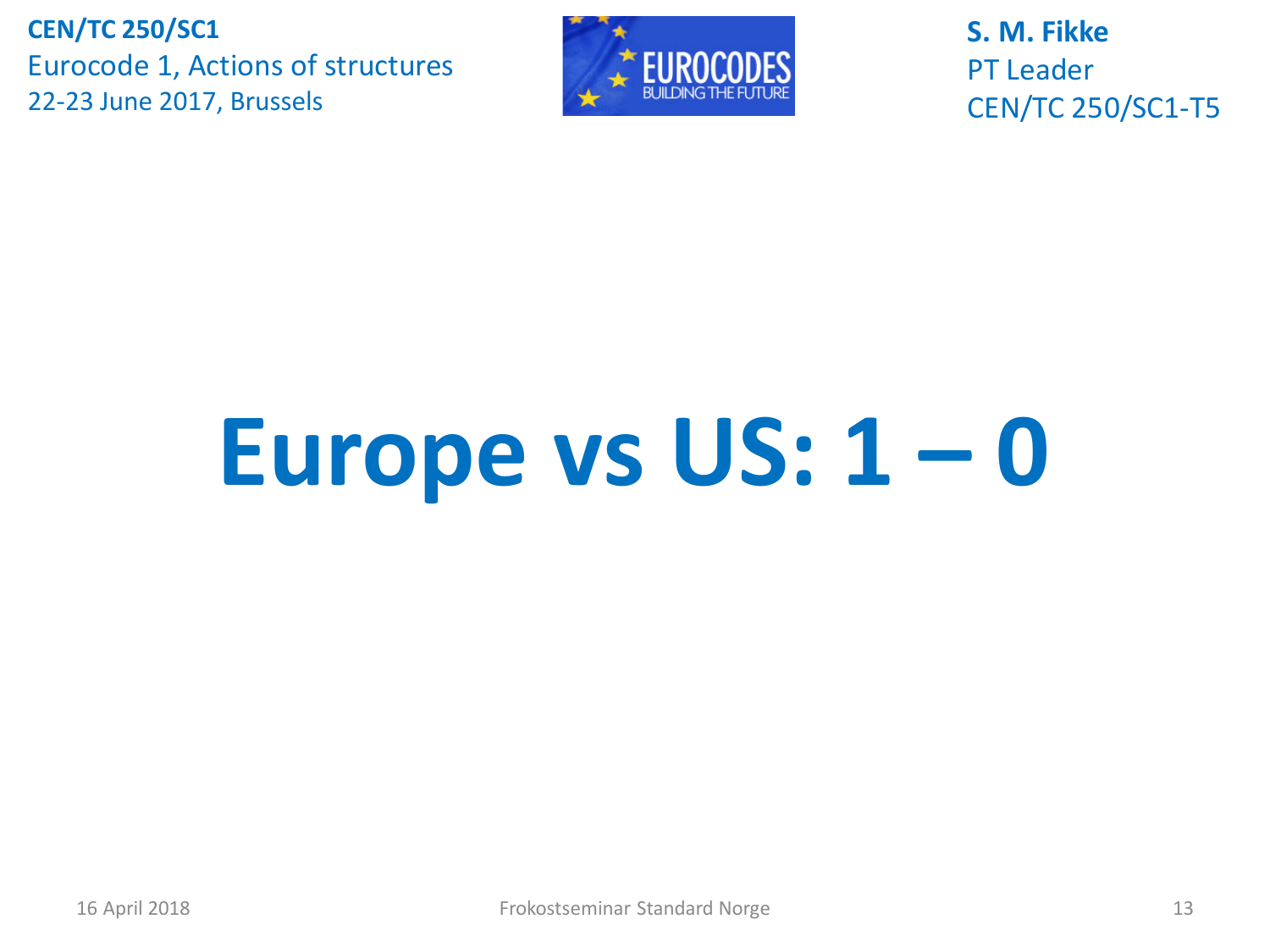

**S. M. Fikke** PT Leader CEN/TC 250/SC1-T5

### **Proposal for a new generation of electronic climate maps**

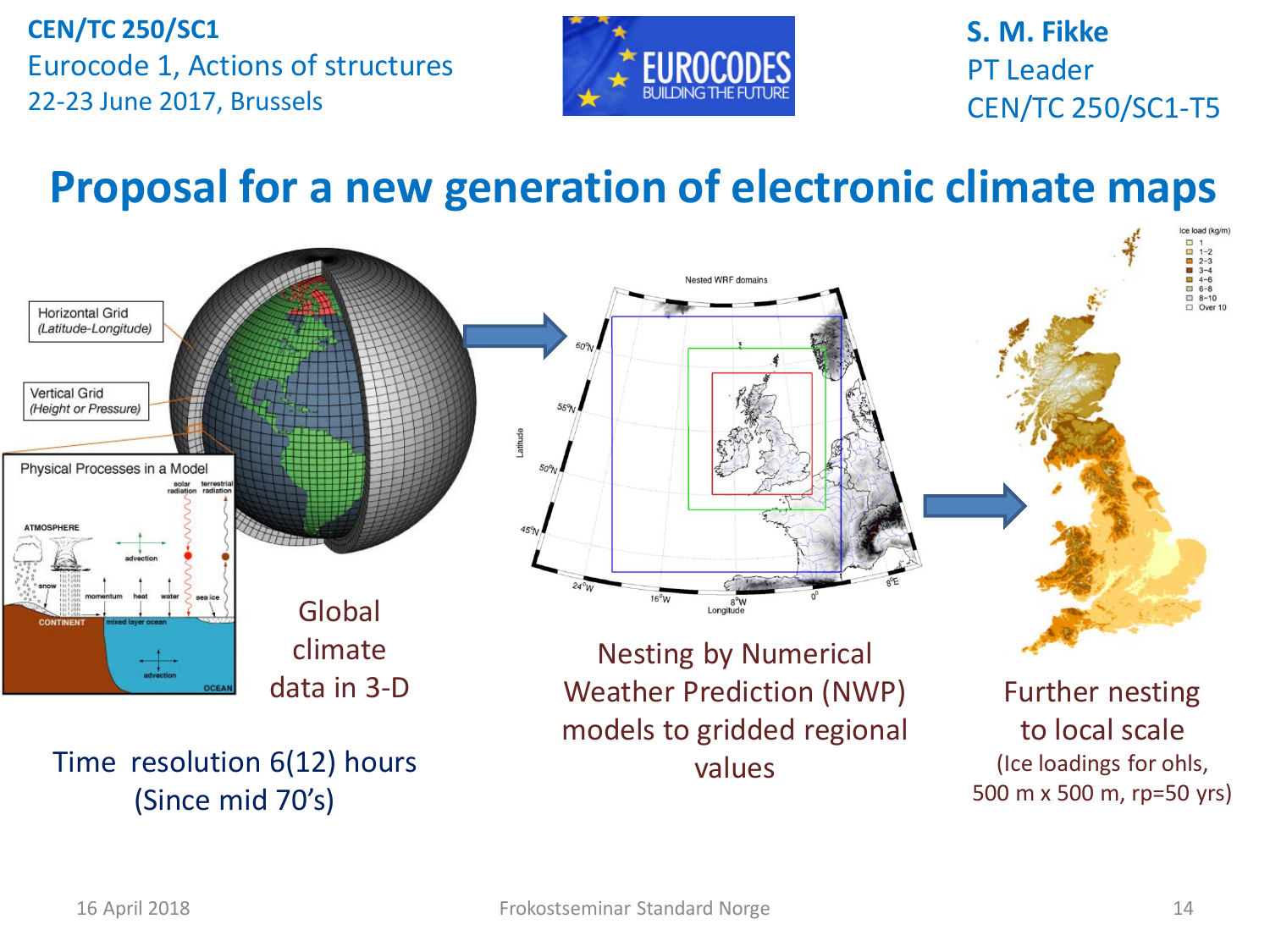

**S. M. Fikke** PT Leader CEN/TC 250/SC1-T5

### **Example of downscaling for electric overhead lines**

Report from the Norwegian Meteorological Institute (MET) to the Norwegian Power Grid Company (Statnett)

**Norwegian Meteorological** Institute

No. 27-2015 **METreport** 

### **Klimaendringenes** betydning for Statnett sine overføringsanlegg

Studie på grunnlag av klimafremskrivninger utført i forbindelse med IPCC sin femte hovedrapport

 $t$ WOrk" and the standard Norge standard Norge and the standard Norge standard Norge standard Norge standard  $15$ "Influences from climate change on "Influences from climate change on""
" Statnett's electrical transmission network"

This report transfer global knowledge from IPCC AR5 to "local" applications according to best current downscaling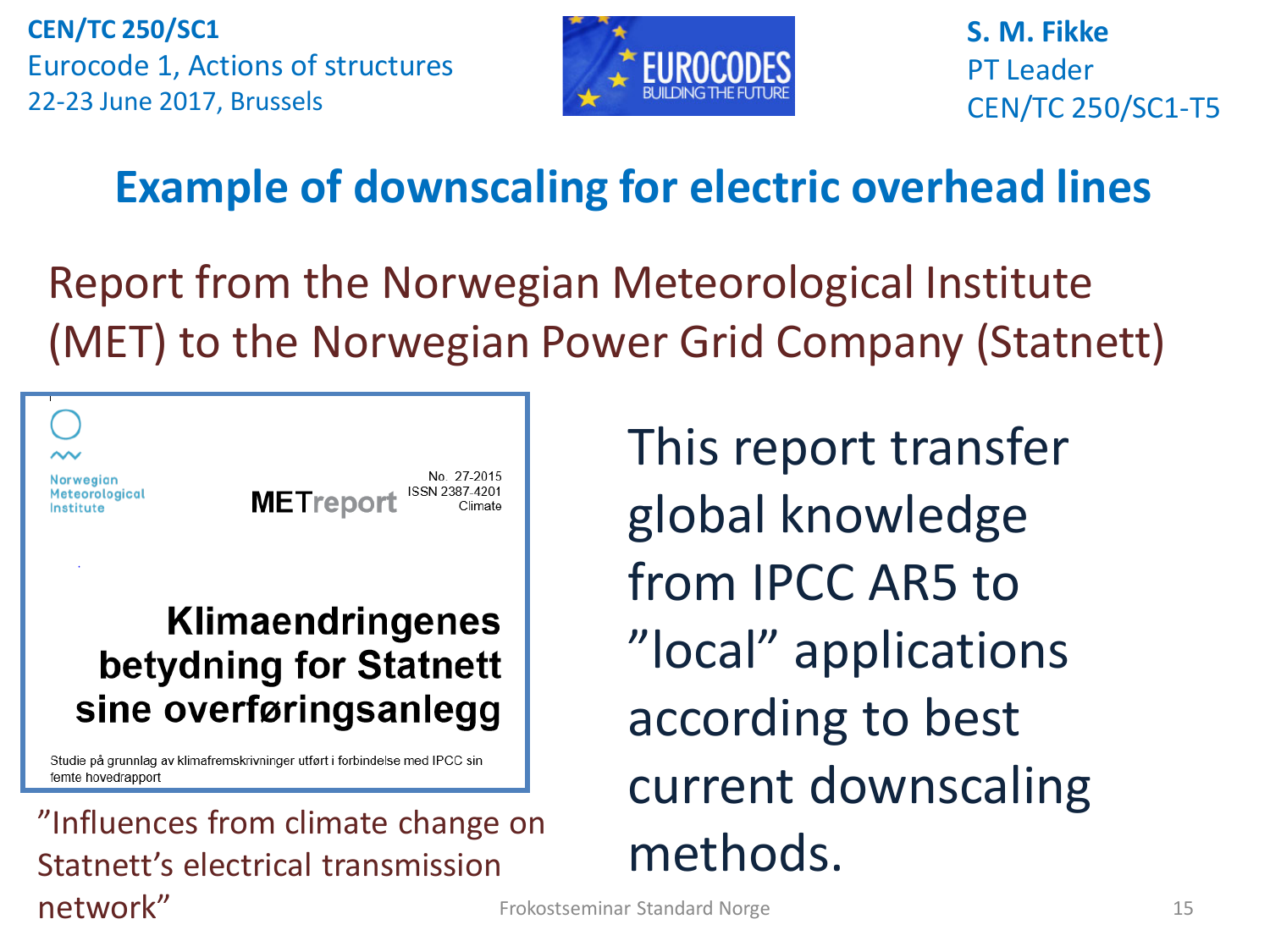

**S. M. Fikke** PT Leader CEN/TC 250/SC1-T5

### **Scenarios from IPCC AR5:**



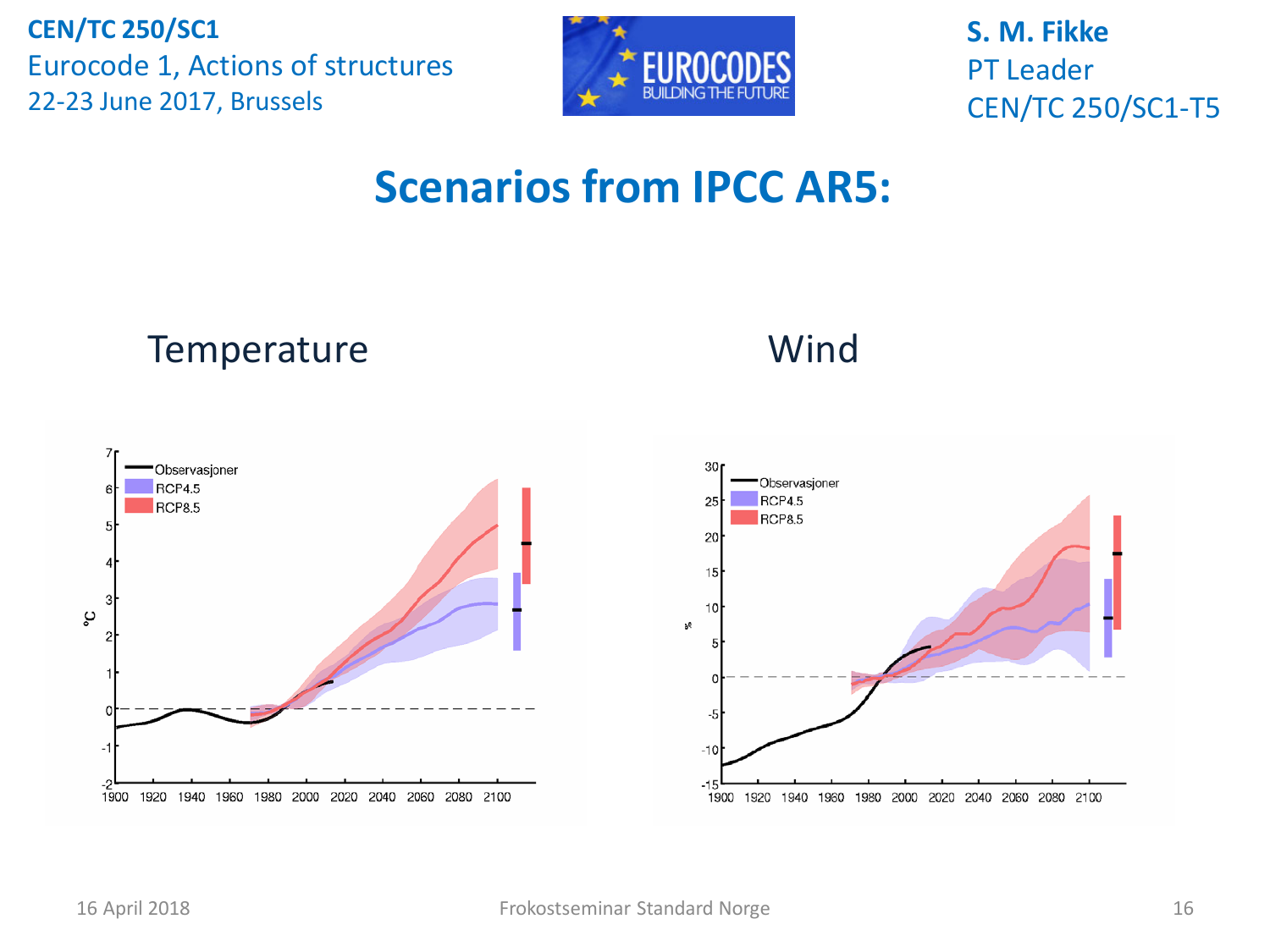

### **S. M. Fikke** PT Leader CEN/TC 250/SC1-T5

### **The report includes:**

Primary effects:  $\checkmark$  Air temperature  $\checkmark$ Precipitation Wind

### 6 Regions for temperature



 $12$ 

### Secondary effects:

- Atmospheric icing
- $\checkmark$  Salt deposit on insulators
- Snow depth on ground
- $\checkmark$  Snow avalanches
- $\checkmark$  Soil slides

| 13 Regions |  |
|------------|--|
| for wind   |  |

| Østfold               |
|-----------------------|
| Østlandet             |
| Sorlandet             |
| Sør - Vestlandet      |
| Sunnhordaland         |
| Sogn                  |
| Dovre/Nord - Østerdal |
| Møre og Romsdal       |
| Inntrondelag          |
| Trondelag/Helgeland   |
| Hålogaland            |
| Finnmarksvidda        |

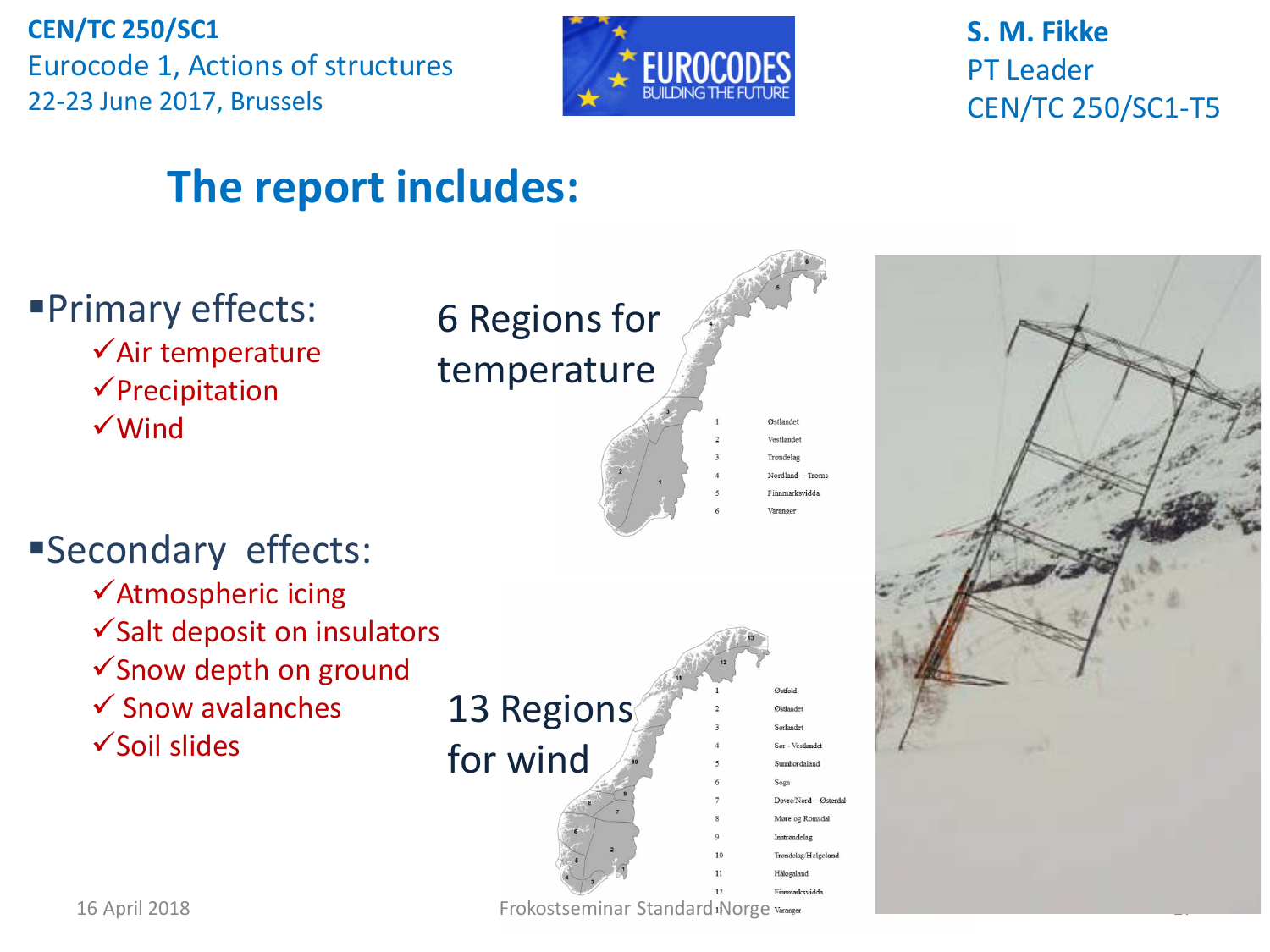

**S. M. Fikke** PT Leader CEN/TC 250/SC1-T5

### **Summary**

|                   |                      | Sør Norge                                    |                                      |         | Nord Norge |                                              |          |                |                               |
|-------------------|----------------------|----------------------------------------------|--------------------------------------|---------|------------|----------------------------------------------|----------|----------------|-------------------------------|
|                   |                      | Kyst                                         |                                      | Innland |            | <b>Kyst</b>                                  |          | Innland        |                               |
|                   |                      | Lavland                                      | Fjell                                | Lavland | Fjell      | Lavland                                      | Fjell    | Lavland        | Fjell                         |
|                   | <b>Islast</b>        | RR                                           | ZR*                                  |         | 7R'        | R <sub>R</sub>                               | U*U*     | Ø۱             | Ø                             |
|                   | <b>Vindlast</b>      | 10'                                          | Ø<br>Ø٦                              |         | Ø<br>Ø     | IØ<br>Ø                                      |          | Ø<br>ď         | <b>A7</b>                     |
| Master            | Snøskred             | RR                                           | $R$ $R$                              | RR.     | RR.        | RR                                           | $R$ $R$  | RR.            | RR                            |
|                   | Snøsig               | R R                                          | U*U*                                 | RR.     | U*U*       | RR.                                          | U*U*     | R <sub>R</sub> | U*U*                          |
|                   | <b>Jordskred</b>     |                                              |                                      |         |            |                                              |          |                | Øʻ<br>$\overline{\mathbf{Q}}$ |
|                   | Korrosjon stålmaster | บบ                                           | บบ                                   | UU      | UU         | บบ                                           | UU       | UU             | UU                            |
|                   | Råte i tremaster     | UU                                           | บบ                                   | UU      | UU         | บบ                                           | UU       | UU             | UU                            |
| Fundamenter       | <b>Islast</b>        | $\overline{\mathsf{R}}\overline{\mathsf{R}}$ | $ØR^*$                               | ØR      | ØR         | $\overline{\mathsf{R}}\overline{\mathsf{R}}$ | $U^*U^*$ | ØØ             | $\emptyset$ $\emptyset^*$     |
|                   | <b>Vindlast</b>      | Ø*Ø*                                         | Ø<br>Ø*l                             |         | Ø1<br>Ø    |                                              |          | Ø<br>71        |                               |
|                   | Vann/Høyere GV       |                                              |                                      |         |            |                                              |          |                |                               |
|                   | Forvitring           | $R^*R^*$                                     | Ø*Ø                                  | Ø       | Ø<br>Ø     | $R^*R^*$                                     | Ø1       | ð<br>Ø         | Ø* Ø                          |
| Liner, isolatorer | <b>Islast</b>        | RR                                           | $\overline{o}$ R*                    | R       | δR         | RR.                                          | U*U*     |                | Ø                             |
| og armatur        | <b>Vindlast</b>      | Ø*Ø*                                         | $\emptyset^* \overline{\emptyset}^*$ | Øï      | Ø<br>Ø     | Ø                                            |          | 7* Ø'          | Ø* ؆                          |
| Adkomstproble     | <b>Vinter</b>        | **                                           | **                                   | **      | **         | $*$                                          | **       | **             | **                            |
| mer               | Sommer               | **                                           | **                                   | **      | **         | $*$                                          |          | **             | $\star\star$                  |
| Trase             | Skogtilvekst         | ØØ                                           |                                      |         |            |                                              |          |                | ØØ                            |

Main component Load

component

16 April 2018 **18 Contract Standard Morge 18 April 2018** 18 April 2018 Green box: Reduction Red box: Increase Yellow box: Unchanged Frokostseminar Standard Norge

Left box: IPCC RCP4.5 Right box: IPCC RCP8.5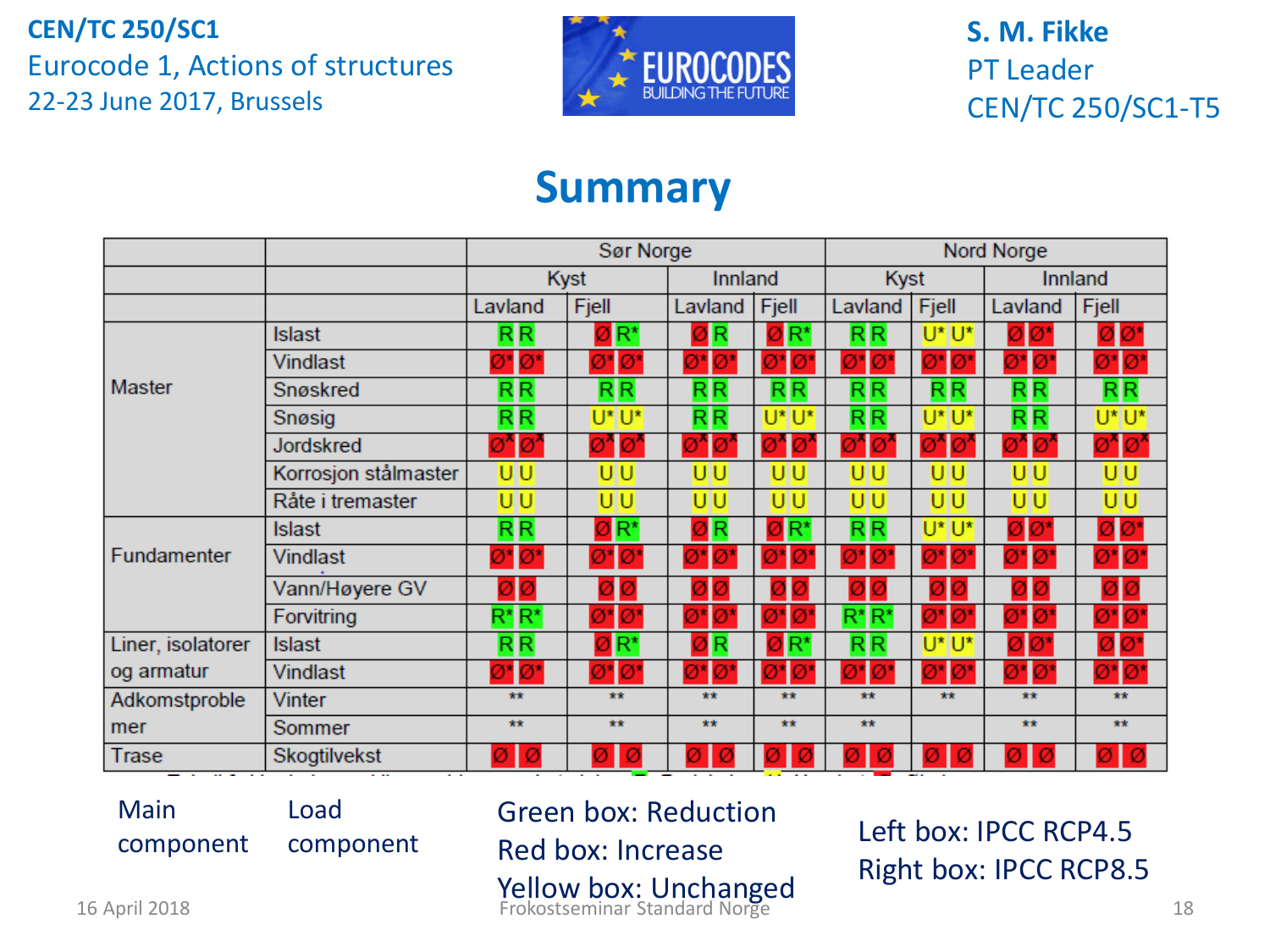

**S. M. Fikke** PT Leader CEN/TC 250/SC1-T5

# **Proposal for discussion!**

# Will it be feasible with an international seminar on climate mapping for Europe?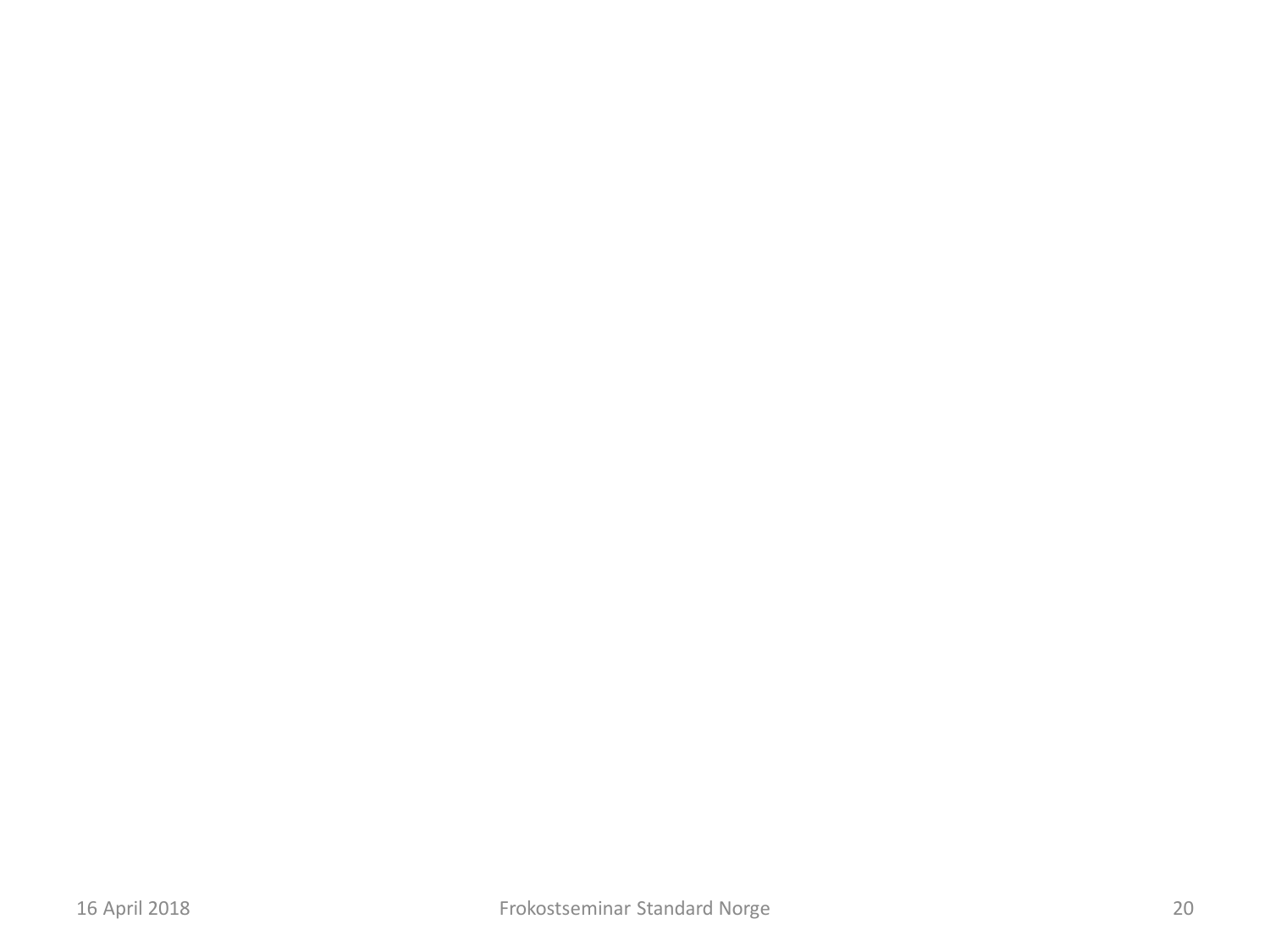

#### **IN FOCUS**



**ECMWF Copernicus Services at the** 2018 AMS Annual Meeting

#### **MONTHLY MAPS & CHARTS**



#### Monthly maps and charts of essential climate variables

#### **NEWS**



19 Dec 2017 Help us evaluate new designs for our websites



#### 18 Dec 2017 Farewell to ECMWF scientist Adrian Simmons



13 Dec 2017 Users shaping new Climate Data Store

16 April 2018 Frokostseminar Standard Norge 21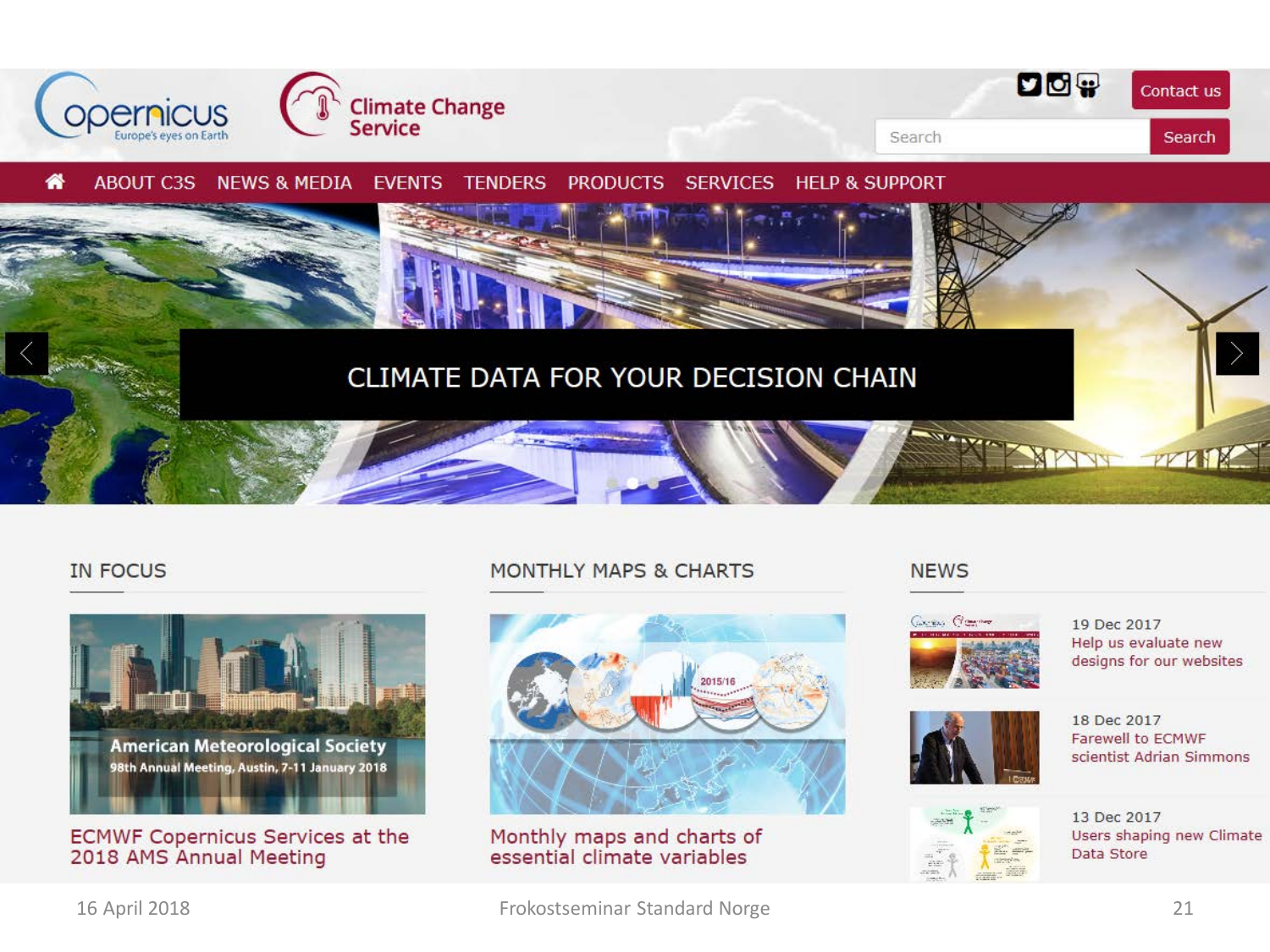

**Copernicus Climate Change Service** 



# **Report:**

# Climate data needed to address resilience to climate change in standards for infrastructures

C3S\_201801\_Date\_climate data infrastructures\_v1.docx

Issued by: NEN/Ab de Buck

Date: January 2018 Frokostseminar Standard Norge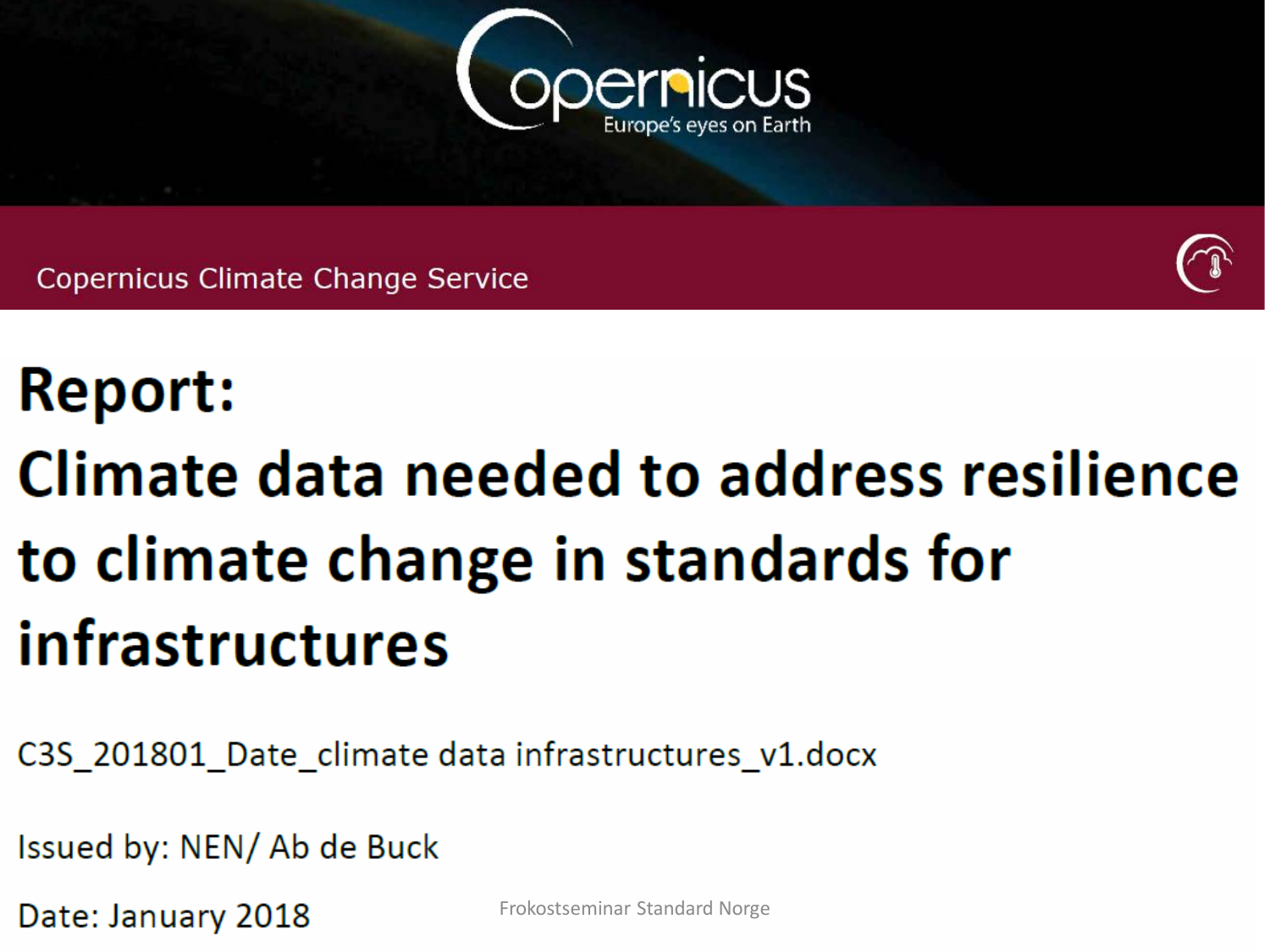### Climate forecast data to be included in standards for **infrastructures**

#### **Contents**

| Relevance of standards for infrastructures in improving resilience to climate change 3 |  |
|----------------------------------------------------------------------------------------|--|
|                                                                                        |  |
|                                                                                        |  |
|                                                                                        |  |
|                                                                                        |  |
|                                                                                        |  |
|                                                                                        |  |
|                                                                                        |  |
|                                                                                        |  |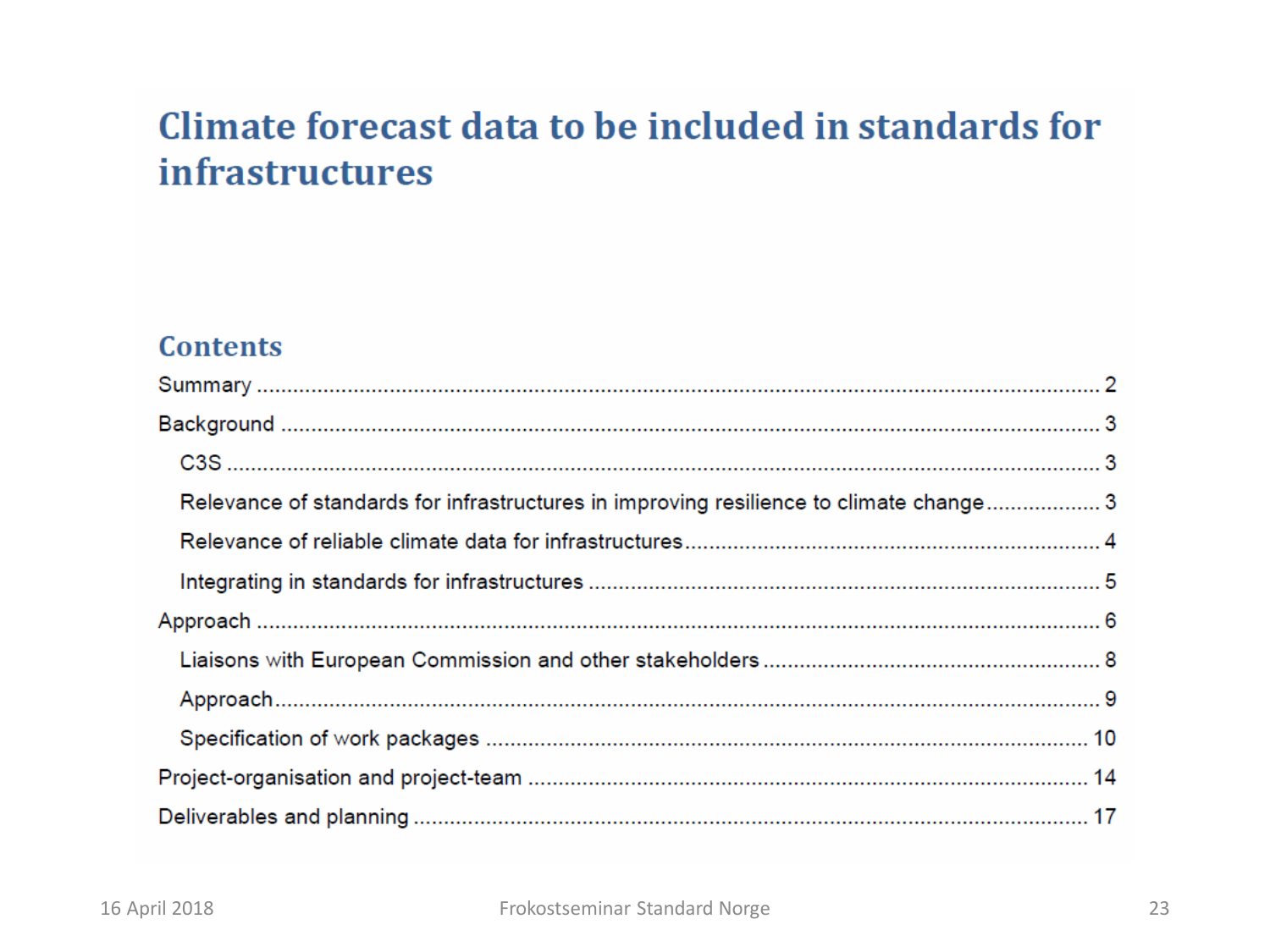«This proposal intends to provide Copernicus Climate Change Services (C3S) with needs expressed by standard writers and other major stakeholders for infrastructures for future climate change data, extreme patterns and long term trends.»